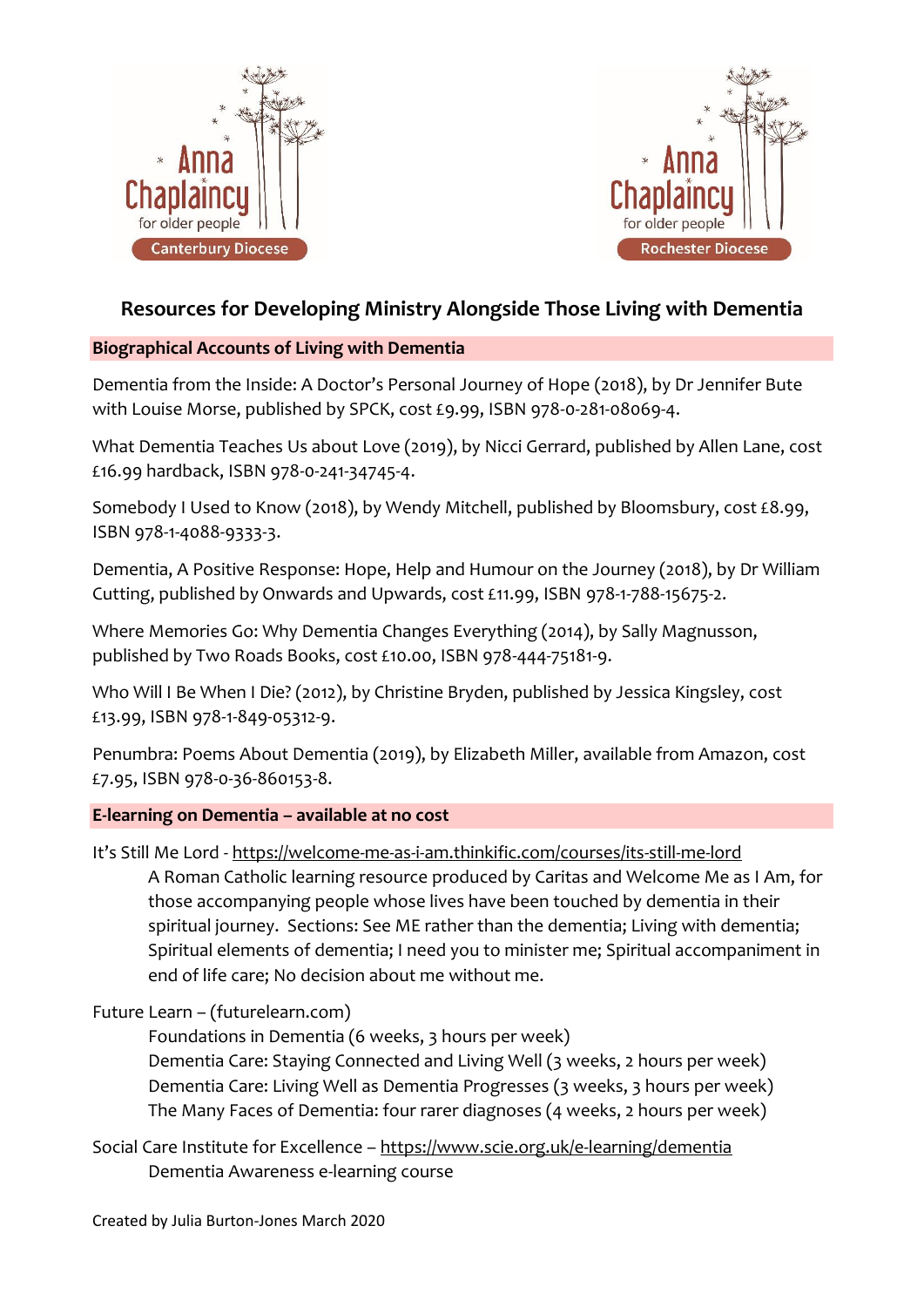### **Pastoral Theology of Ageing and Dementia**

Dementia: Living in the Memories of God (2012), by John Swinton, cost £12.99, available from scmpress.co.uk, ISBN 978-0-33404-672-1.

Between Remembering and Forgetting (2010), by James Woodward, cost £13.99, published by Continuum Publishing Corporation, ISBN 978-1-44113-114-0.

Spirituality and Personhood in Dementia (2011), by Albert Jewell, cost £21.99, published by Jessica Kingsley, ISBN 978-1-84905-154-5.

Thinking of You: A Resource for the Spiritual Care of People with Dementia (2017), by Joanna Collicutt, published by The Bible Reading Fellowship, cost £9.99, ISBN 978-0-85746-491-0.

The Spiritual Dimension of Ageing (2017), by Elizabeth MacKinlay, cost £22.99, published by Jessica Kingsley, ISBN 978-1-78450-333-8.

A Guide to the Spiritual Dimension of Care for People with Alzheimer's Disease and Related Dementia: More than Body, Brain and Breath (2003), by Eileen Shamy, published by Jessica Kingsley, cost £19.99, ISBN 978-1-84642-388-8.

God in Fragments: Worshipping with Those Living with Dementia (2020), by Robert Atwell et al, published by Church House Publishing, cost £14.99, 978-0-7151-2367-6.

A Guide to the Spiritual Dimension of Care for People with Alzheimer's Disease and Related Dementia: More than Body, Brain and Breath (2003), by Eileen Shamy, published by Jessica Kingsley, cost £19.99, ISBN 978-1-84310-129-1.

Dementia: Pathways to Hope (2015), by Louise Morse, published by Lion Hudson, cost £7.99, ISBN 978-0-85721-655-7.

**Resources for Prayer and Worship, Small Groups and One to One Work**

Living Liturgies: transition time resources for services, prayer and conversation with older people (2015), by Caroline George, cost £7.99, published by The Bible Reading Fellowship, ISBN 978-0-85746-323-4.

Creative Ideas for Ministry with the Aged: Liturgies, Prayers and Resources, with CD rom (2014), by Sue Pickering, cost £24.99, published by Canterbury Press, ISBN 978-1-84825-648-4.

Facilitating Spiritual Reminiscence for People with Dementia: A Learning Guide (2015), by Elizabeth MacKinlay and Corinne Trevitt, cost £22.99, published by Jessica Kingsley, ISBN 978- 1-84905-573-4.

Strength for the Journey (2015), edited by Helen J Bate and Michelle Forster, cost £10.00, published by Pictures to Share, ISBN 978-0-95638-188-0.

Spiritual Care for People Living with Dementia Using Multisensory Interventions: A Practical Guide for Chaplains (2018), by Richard Behers, cost £14.99, published by Jessica Kingsley, ISBN 978-1-78592-811-6

Created by Julia Burton-Jones March 2020